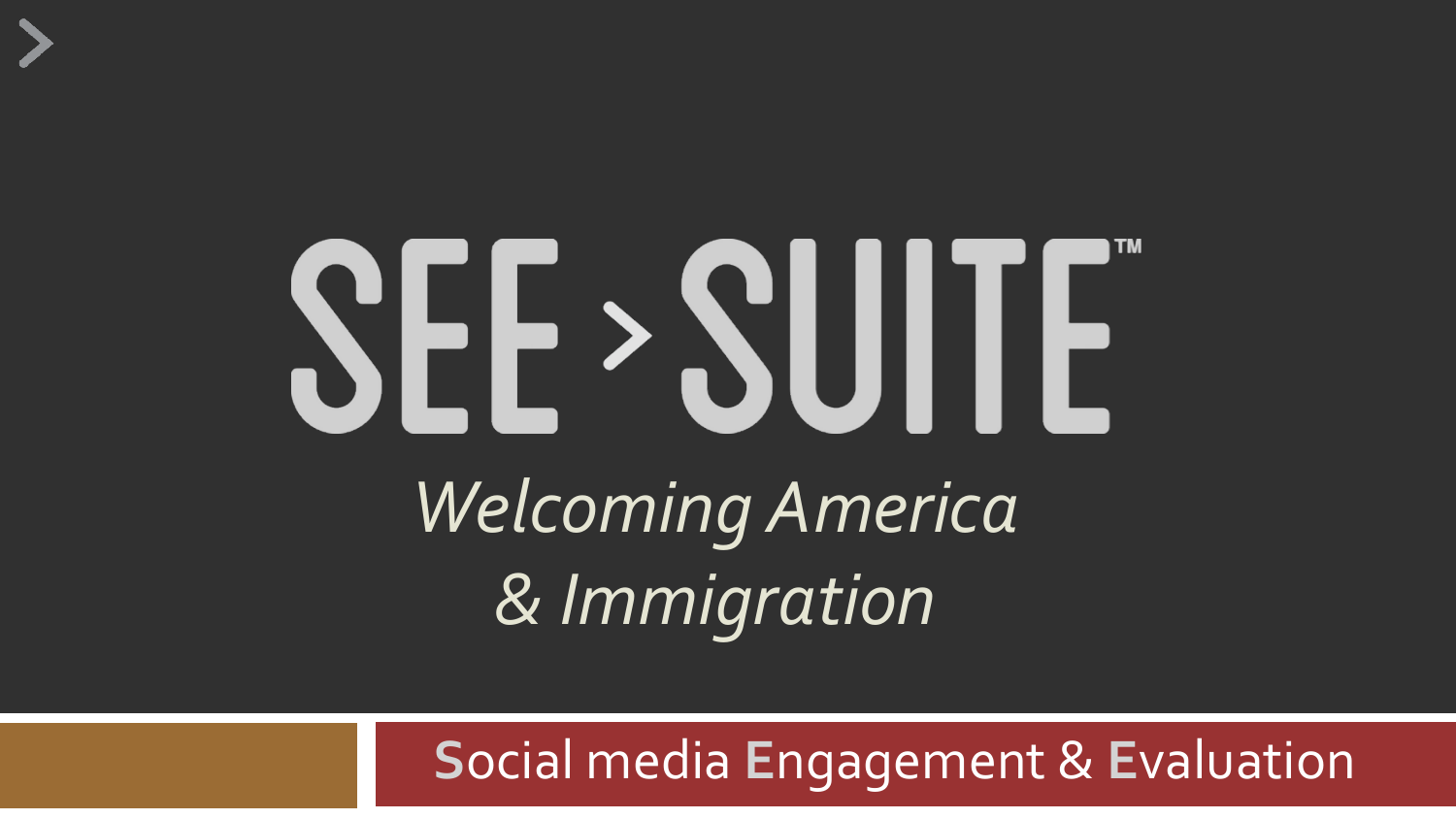#### Introduction

 The Team: Angela Edmonds Qiuhui Li Sarah Lindsay Chris Shea



#### **WELCOMING AMERICA**

#### **Welcoming America** @WelcomingUSA

Welcoming America helps communities across the country achieve prosperity by becoming more welcoming toward immigrants and all residents.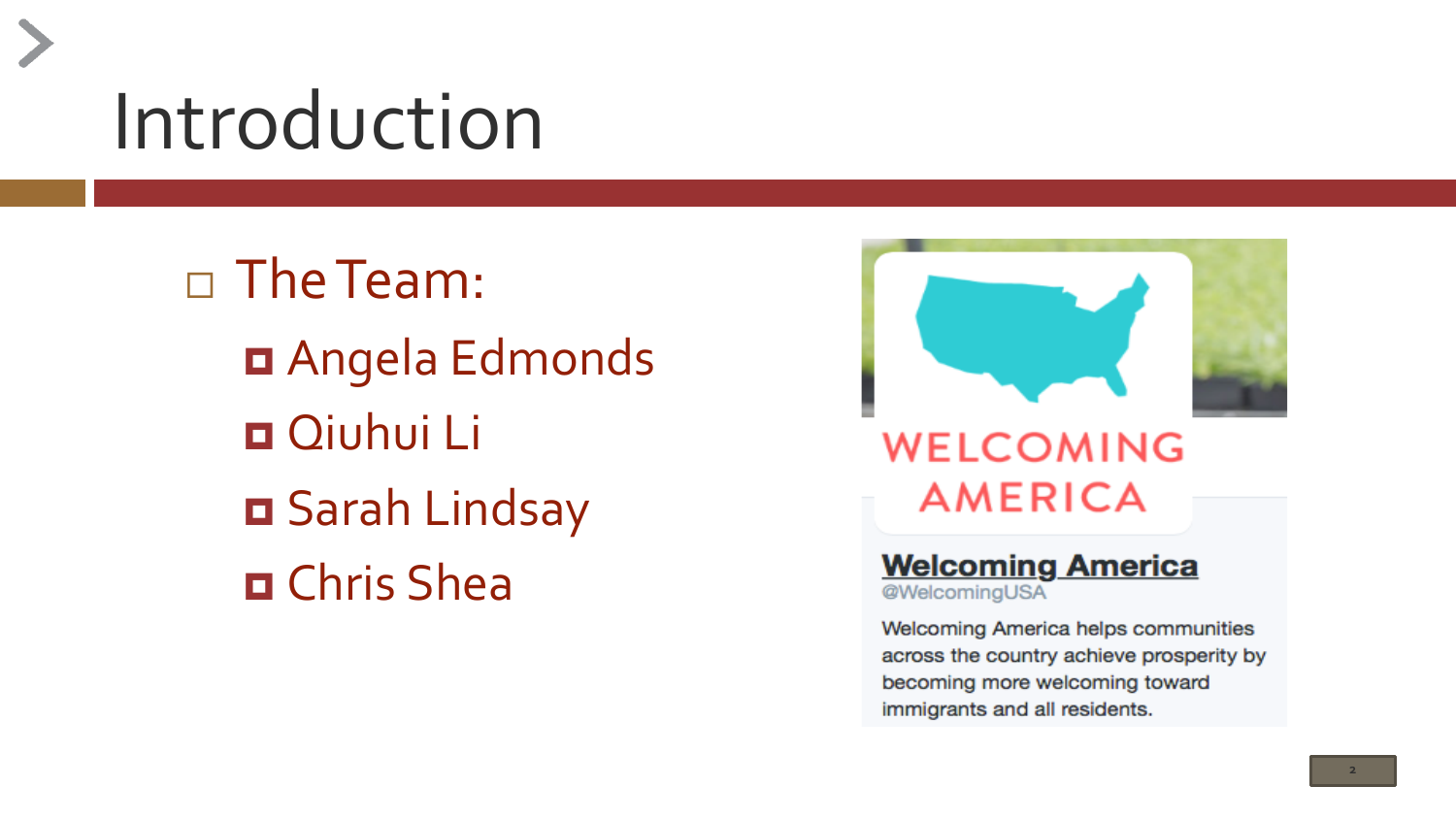## Background & Challenges

- $\Box$  3,457 followers
- $\Box$  1,974 tweets
- □ On Twitter since May 2010
- Model:
	- **O** Connect **Build**
	- **D** Change

 Lack of social presence and engagement Overwhelmingly negative immigration Twitter conversation Lack of diversity in audience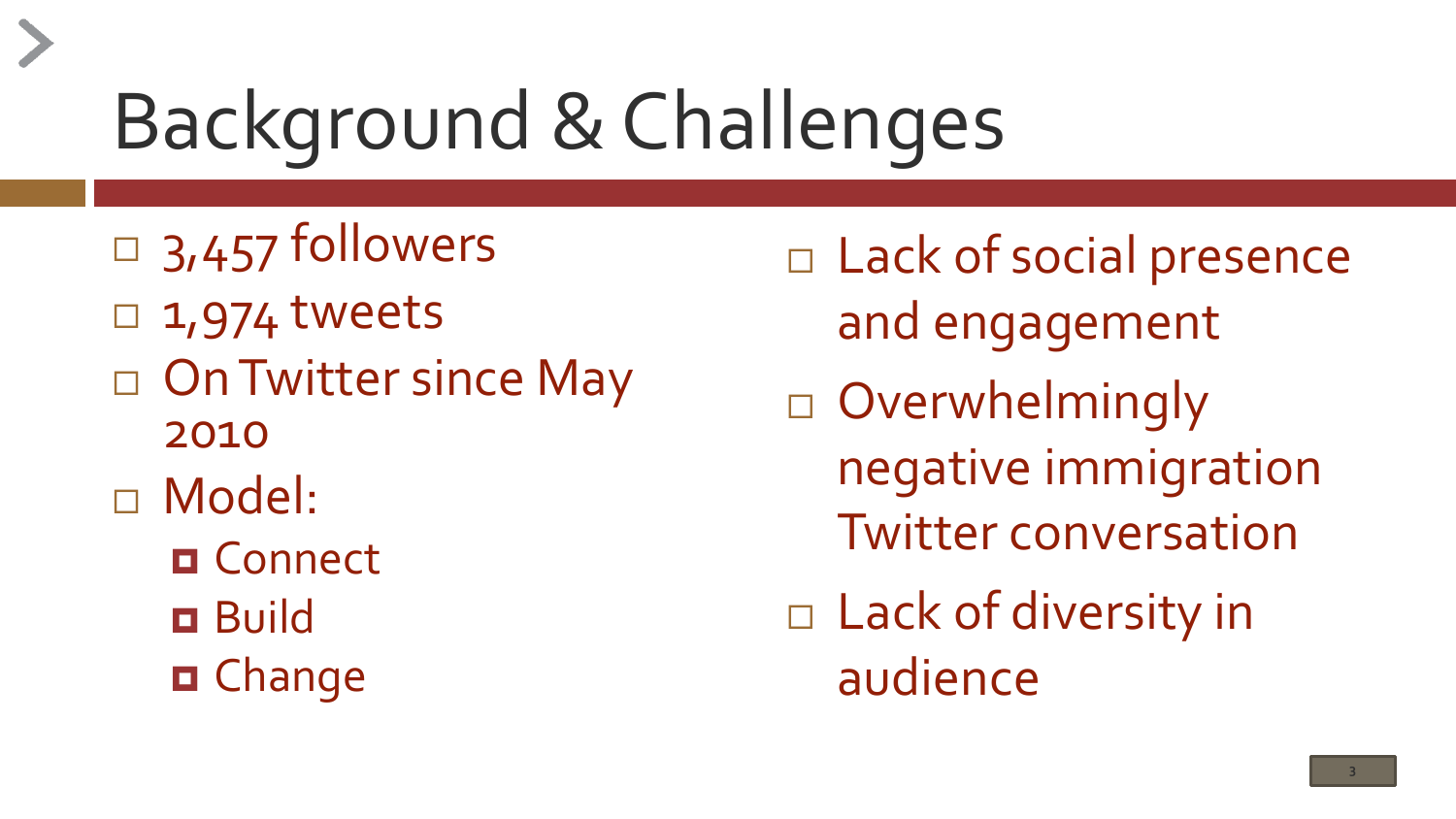#### Goals

**1.** To become a national center of social media conversation concerning immigrants in the U.S.

**2.** Utilize the conversation surrounding the upcoming Presidential election in order to advocate their mission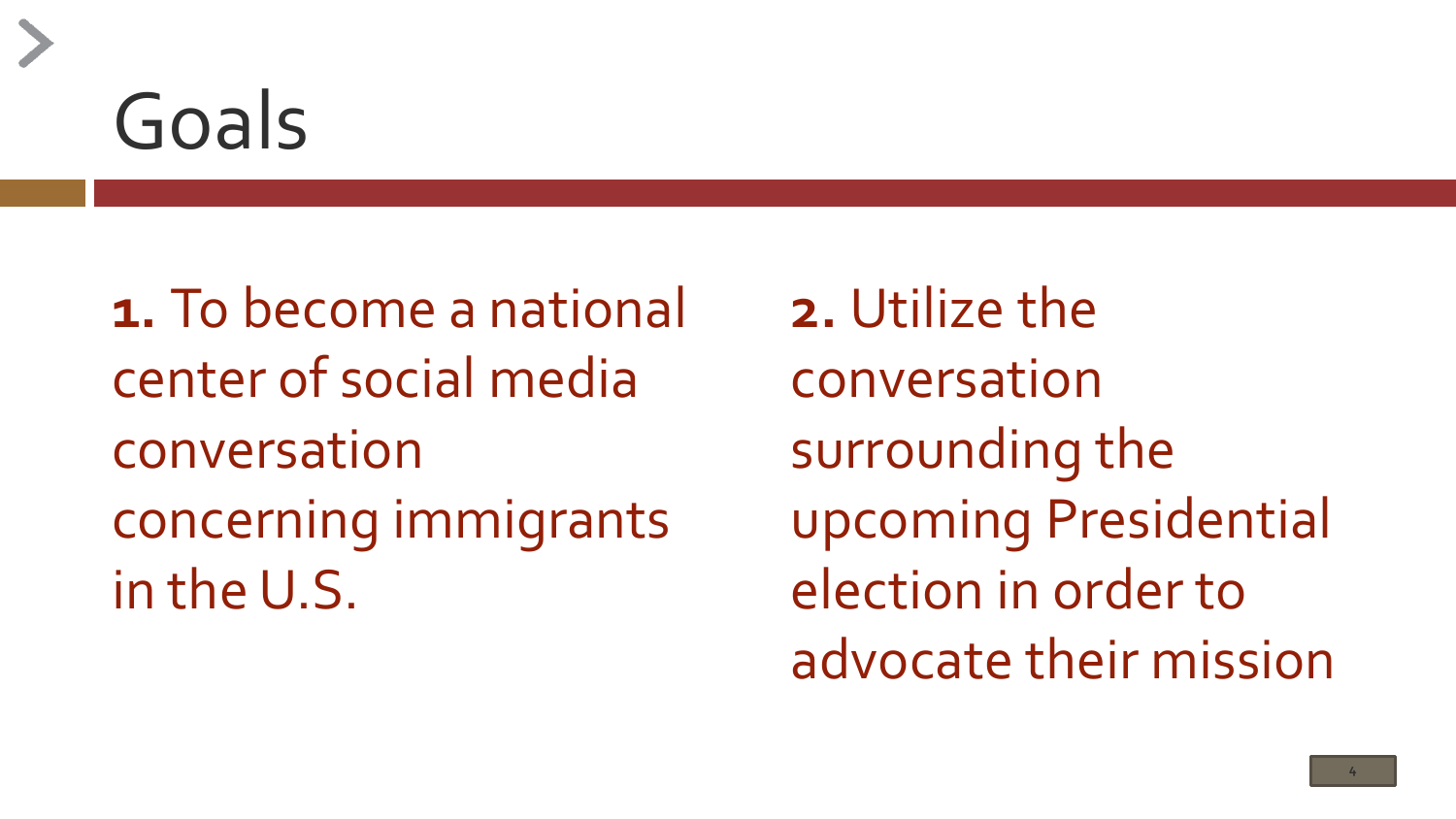#### Research Overview

#### Owned Data:

Our monitor covers tweets sent by Welcoming America (@welcomingUSA) from December 19, 2013 to March 16, 2016.

#### Earned Data:

- Boolean search on Crimson Hexagon.
- □ Focus on data from July 1 2015-Aug. 31, 2015

(immigration OR immigrants OR immigrant) AND (trump OR cruz OR kasich OR rubio OR bush OR carson OR GOP OR sanders OR clinton OR "republican party" OR "democratic party" OR "welcoming america" OR policy OR elections OR election OR candidates OR plan OR debate)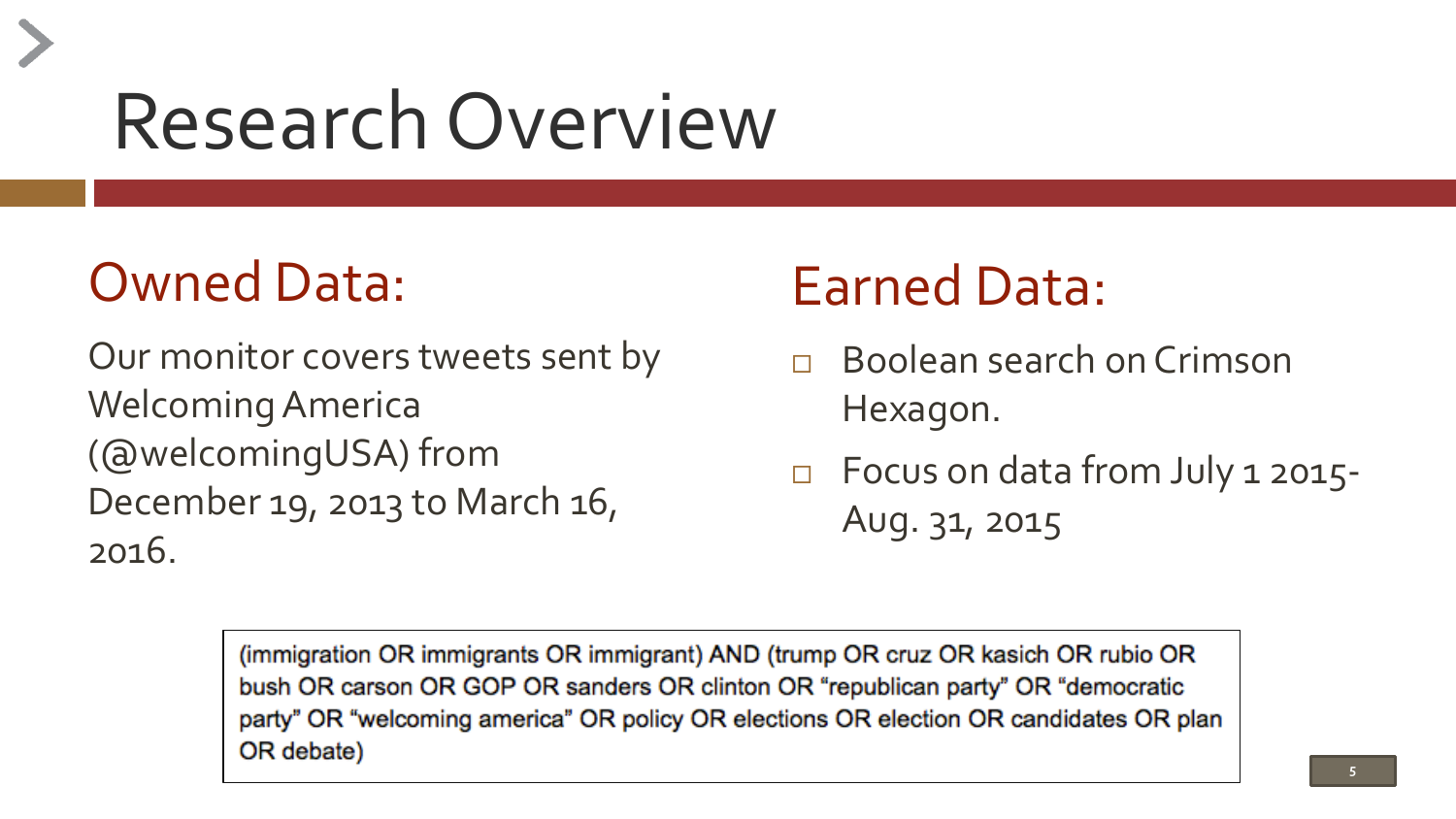## Owned Data: Demographics

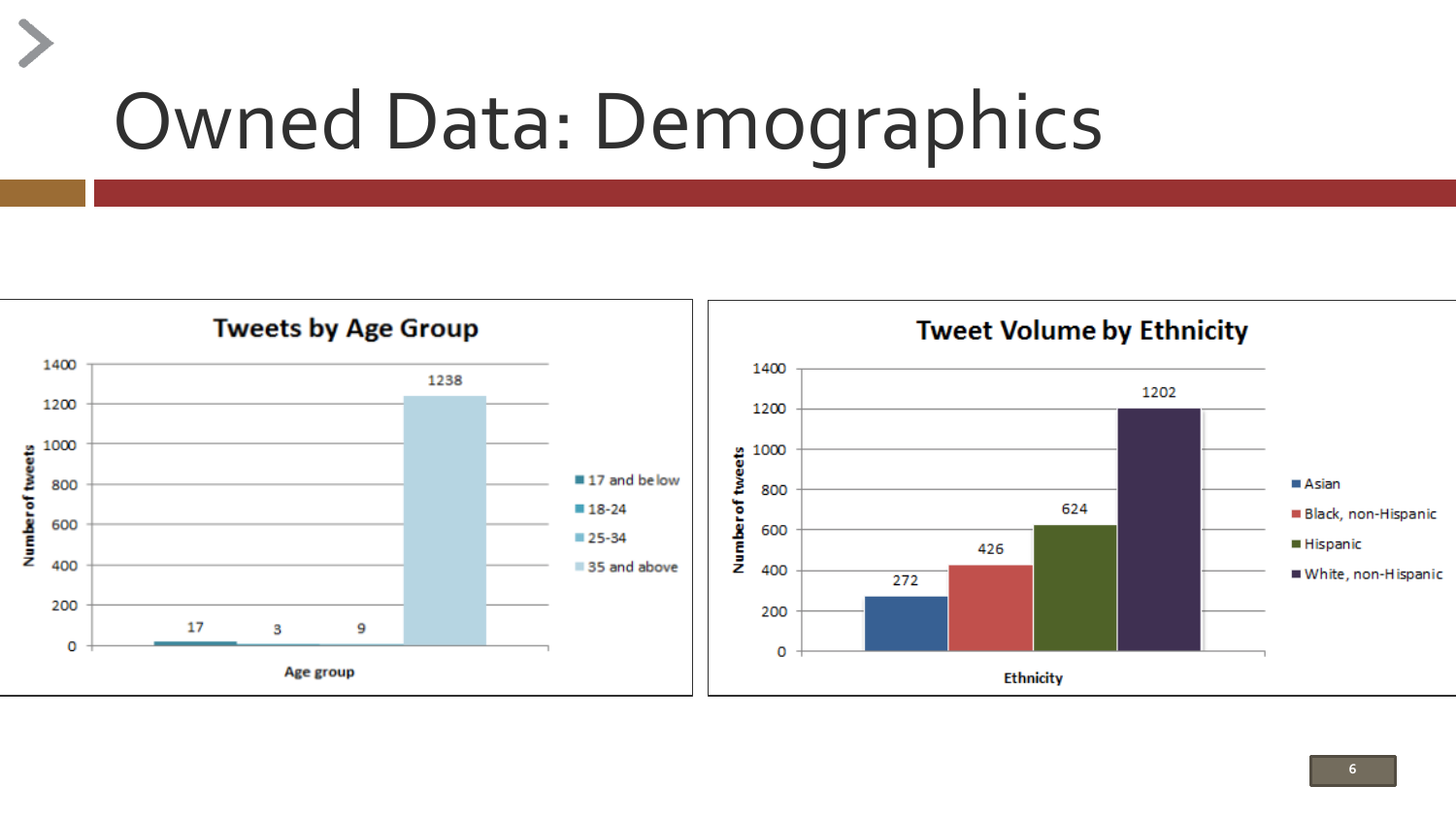## Owned Data: Engagement

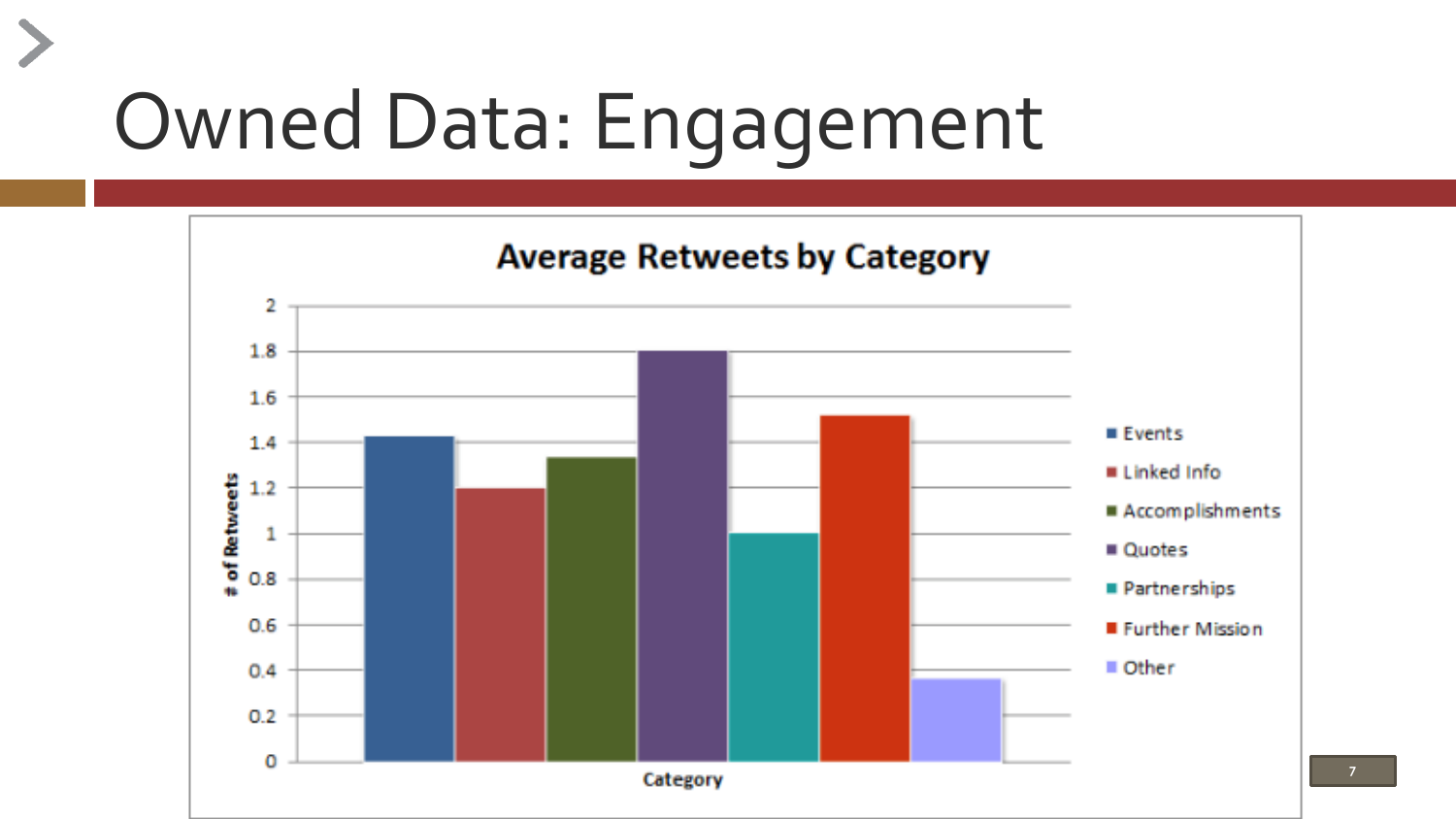## Actionable Insights

 Geared towards Millennials and diverse ethnic groups

- □ Engaging content: quotes, mission-based, inspirational, relevant
- More interaction with followers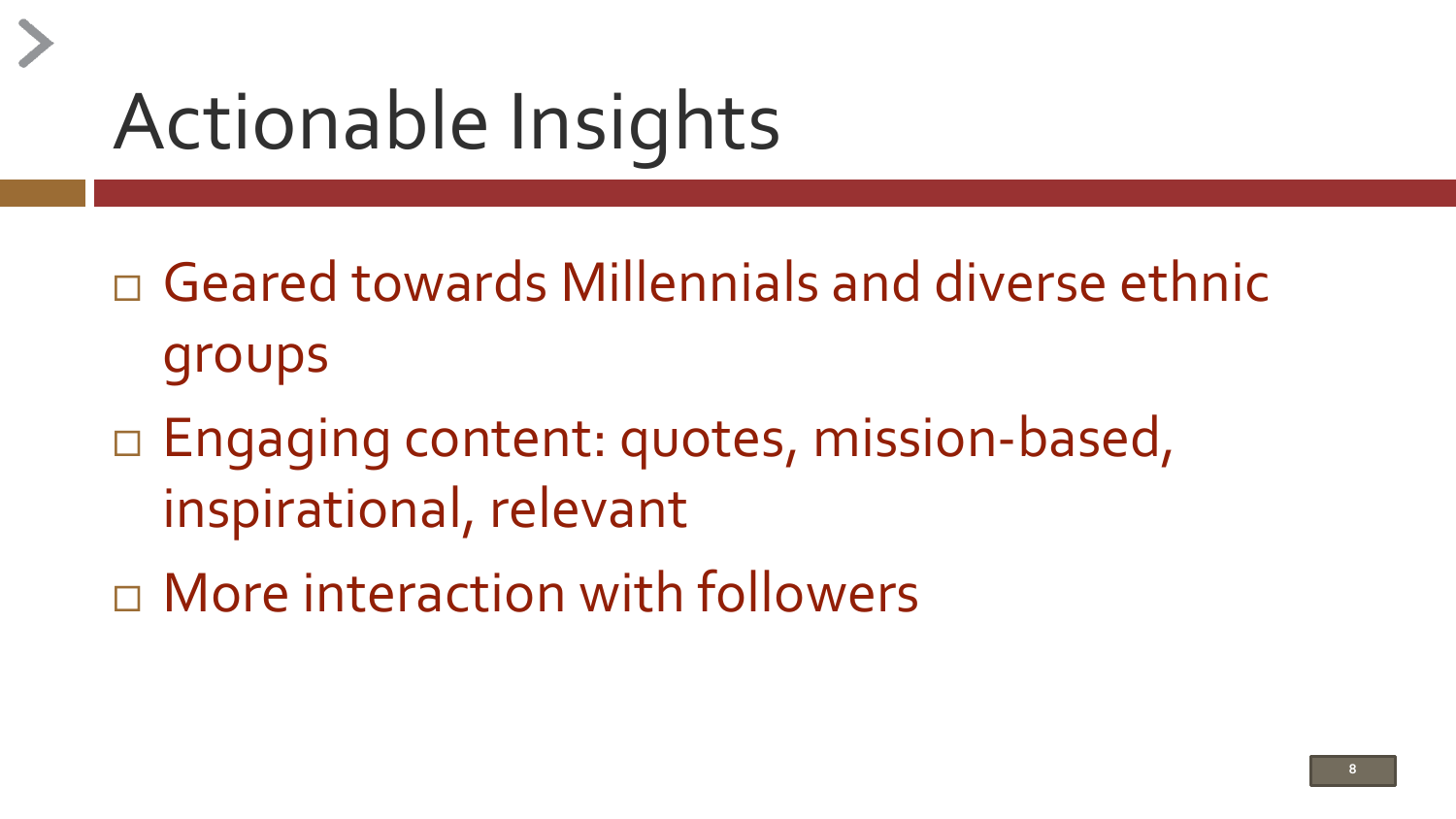## Earned Data: Geographic

#### Crimson Hexagon Followerwonk



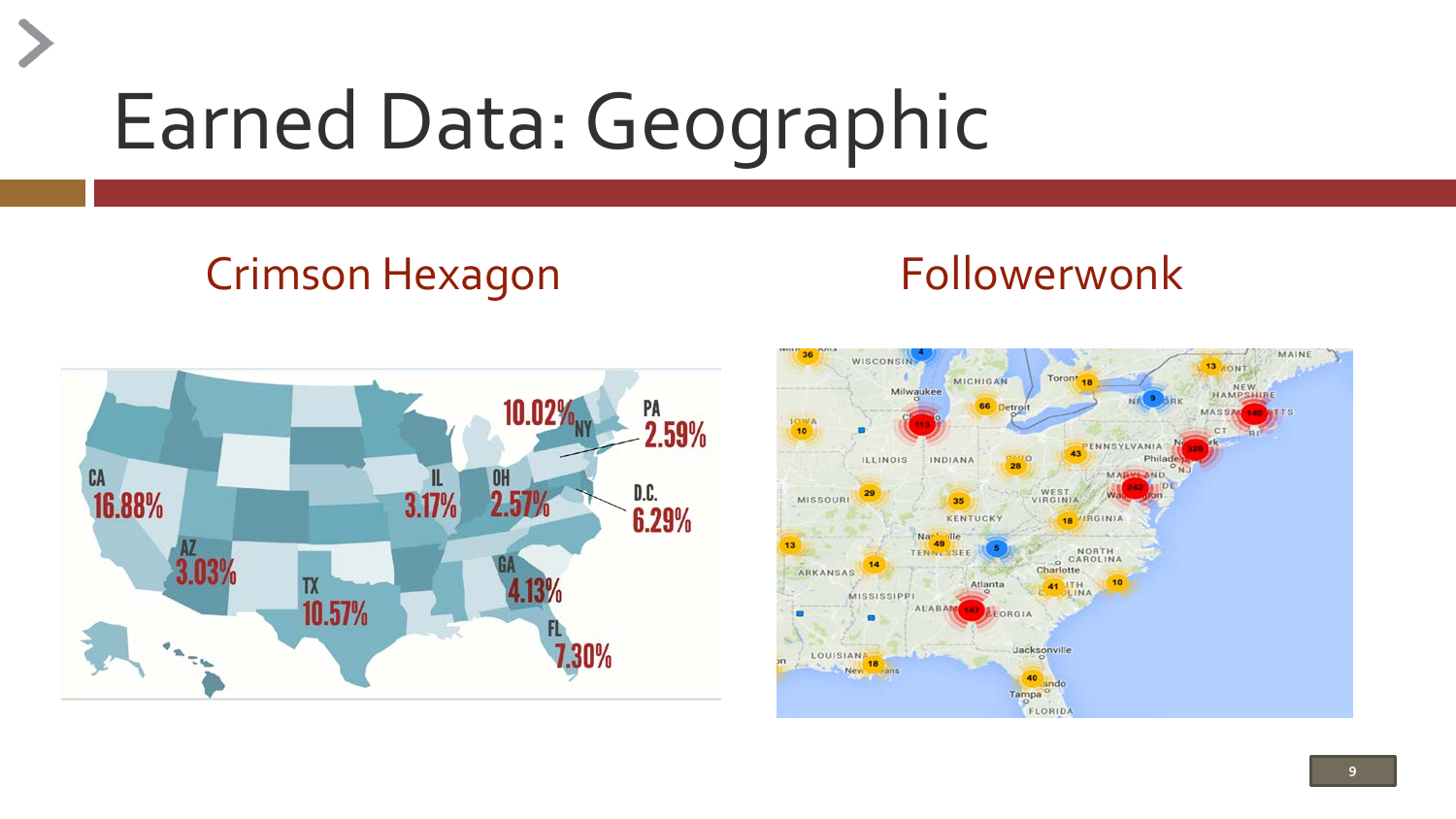#### Earned Data: Event Spikes



#### in tweet volume



August 7



**First primetime** Republican presidential debate



August 17

Trump's immigration proposal





Trump's feud with **Megan Kelly**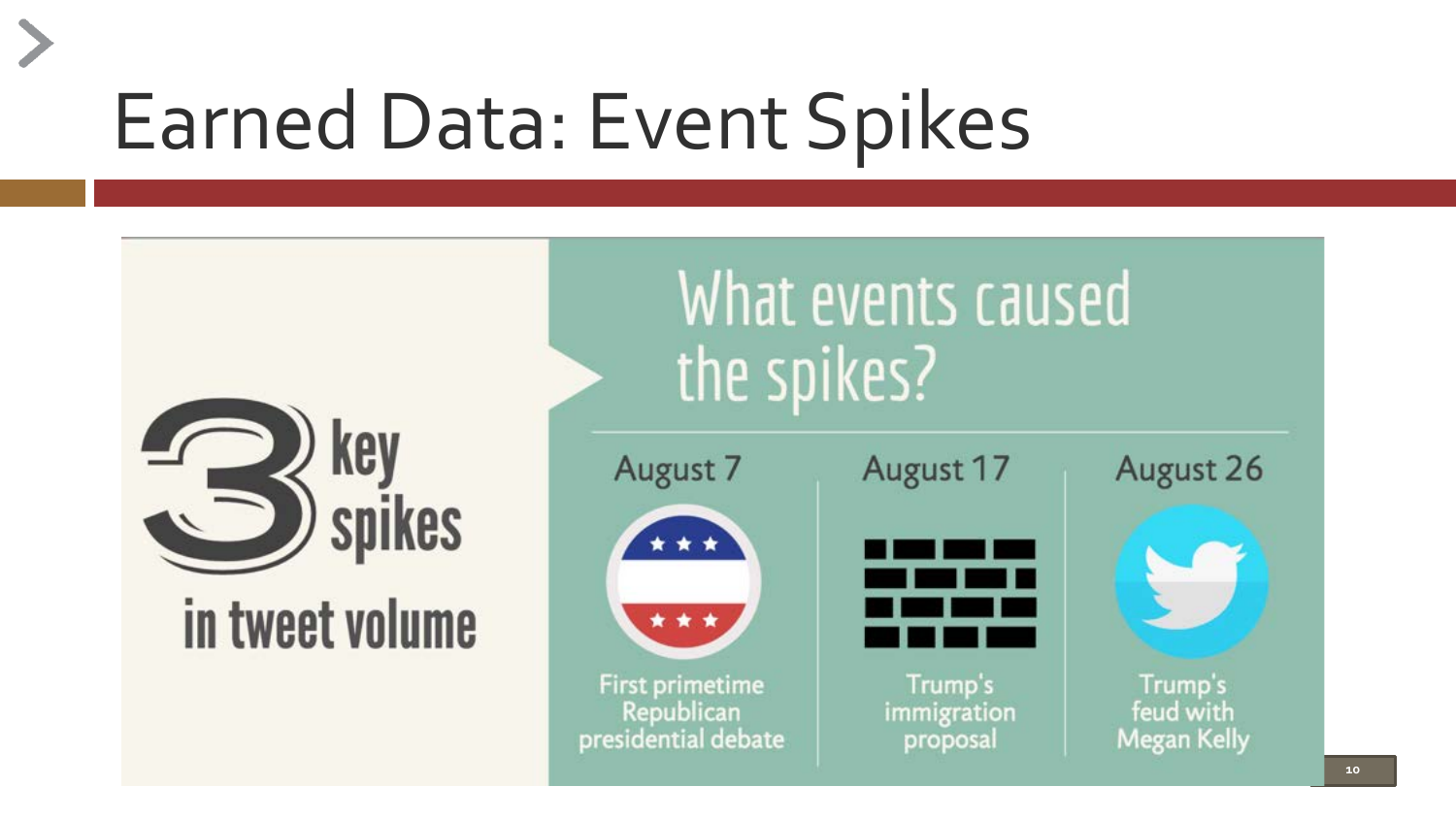## Actionable Insights

- $\Box$  Opportunities to expand audiences at west cost More interactions with "Influential Users"
- □ Engage in social media conversations surrounding Political events.
	- Always stay proactive and positive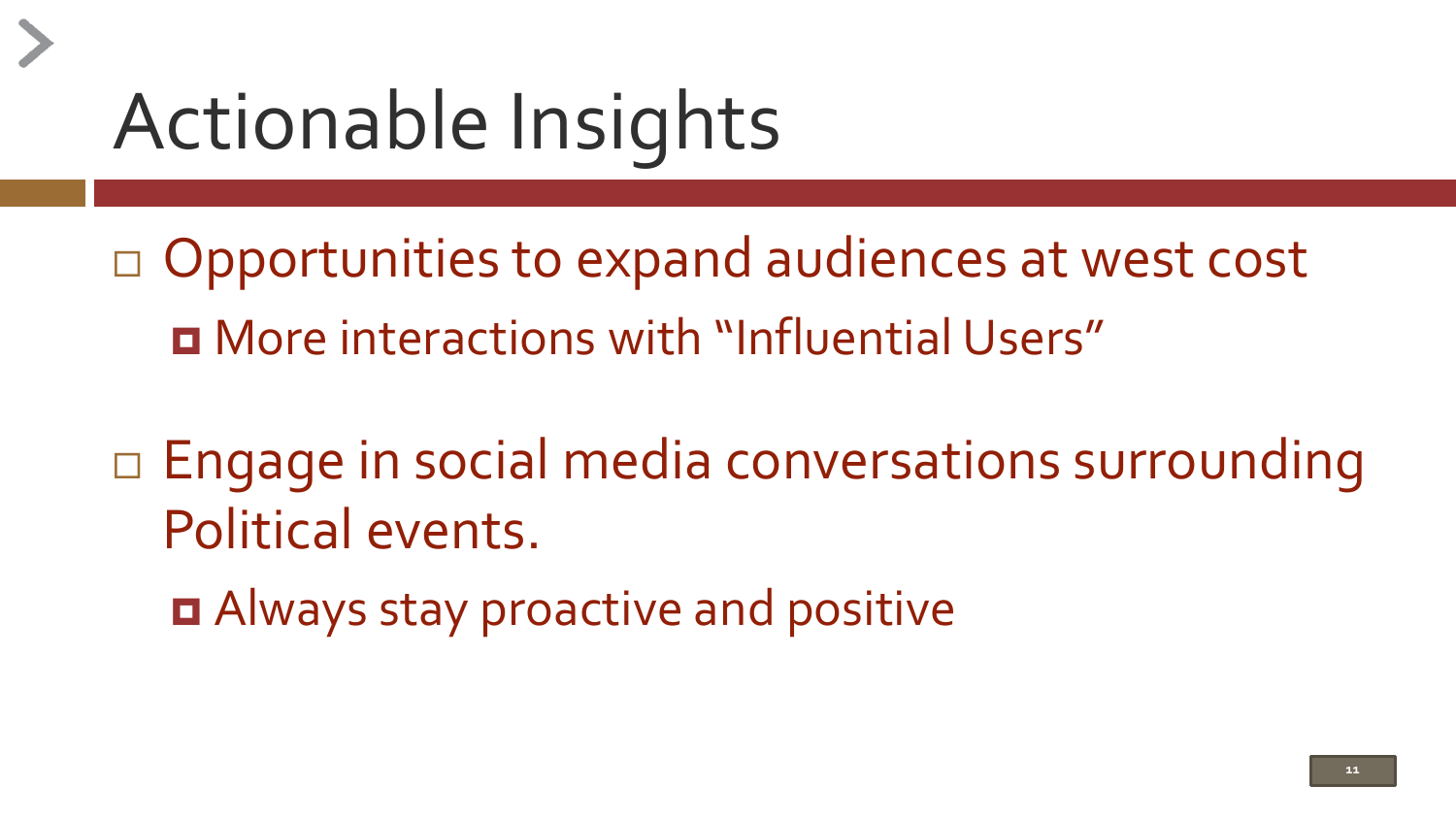## NodeXL: Key Users



- Immigration and Clinton
- Key users are bridges to extend audiences.
	- Donald Trump
	- Hillary Clinton
	- David Jones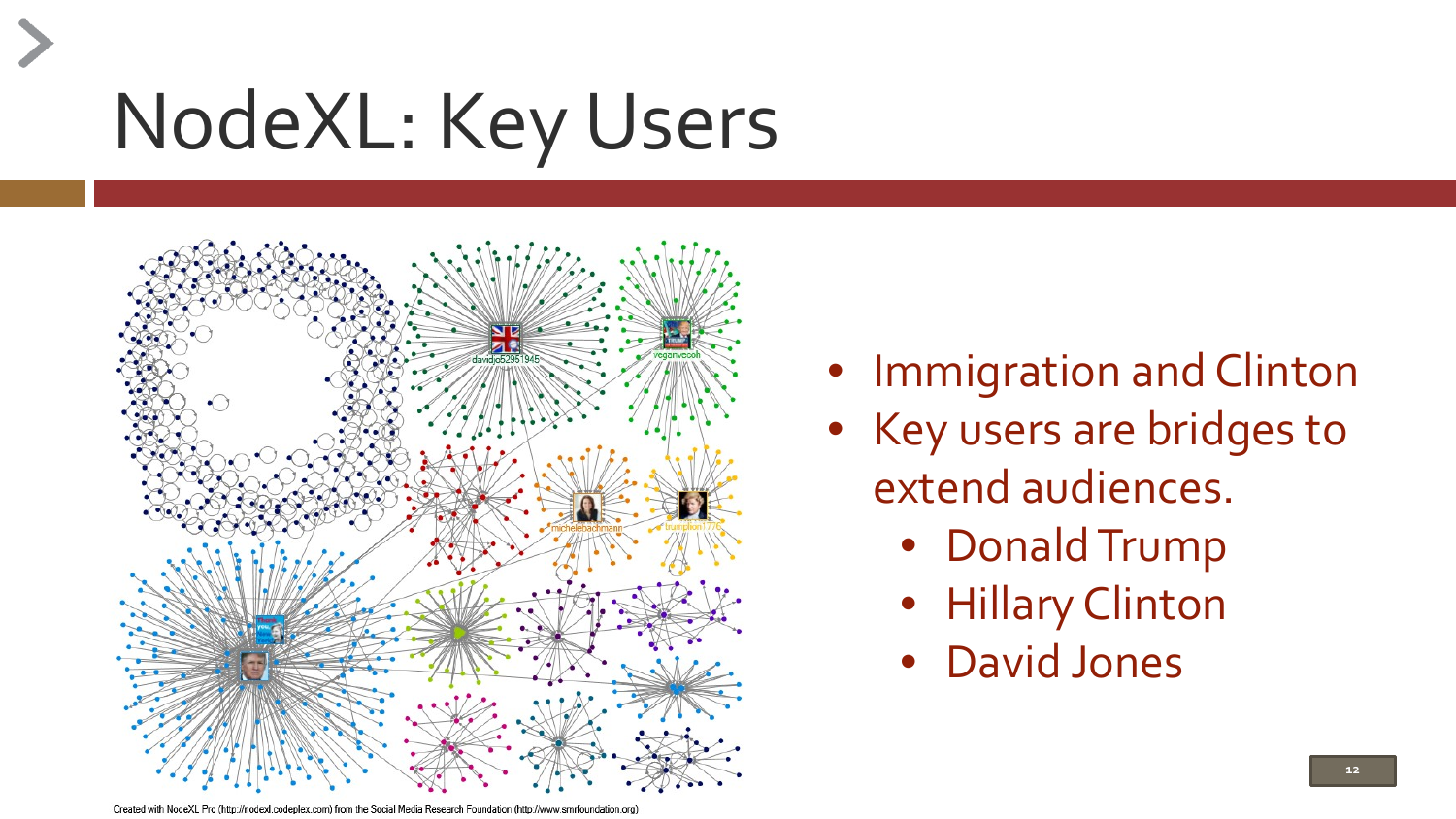



- Immigration and Trump
- The conversation is dominated by Ann Coulter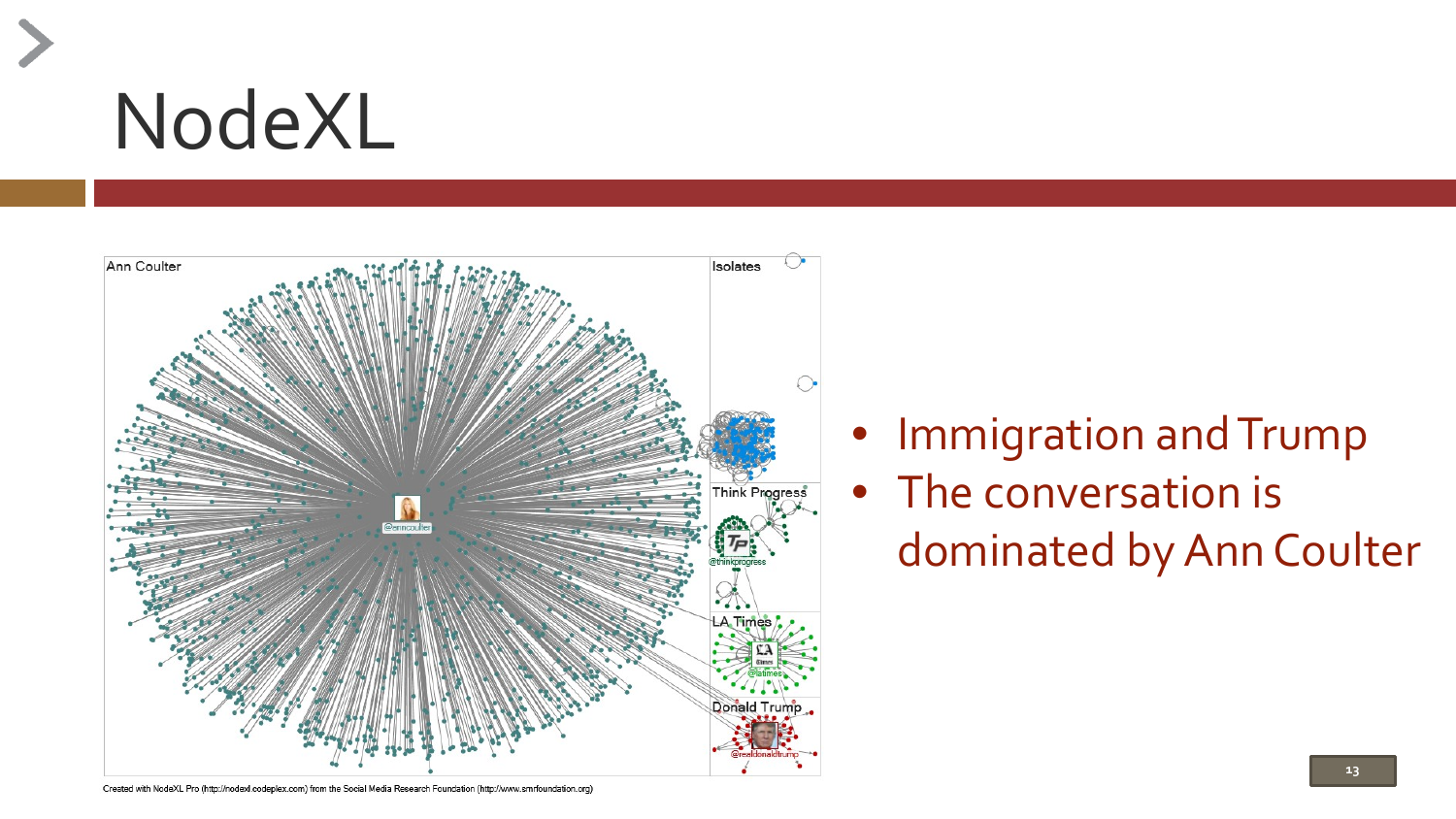## Suggestions for Future Research

□ Take a different approach to earned data

 $\Box$  Explore more of what drives positive sentiments

 $\Box$  Engage more with people who have different demographics